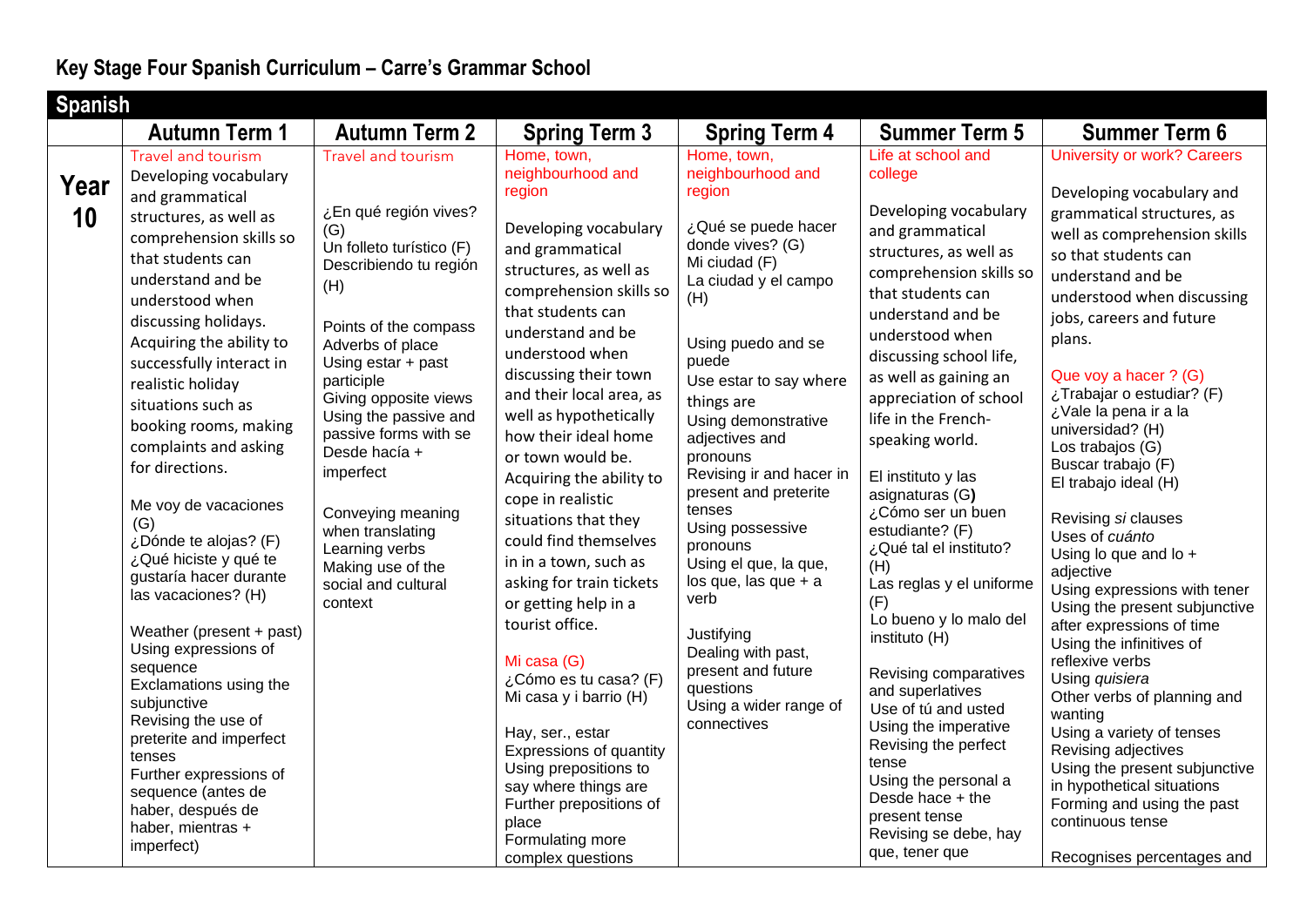| Preparing a conversation<br>topic<br>Showing off language<br>you know<br>Looking out for useful<br>synonyms |  | Using en qué, con<br>quién, a quién in<br>questions<br><b>Expressing opinions</b><br>Using quantifiers<br>Using different<br>vocabulary to express<br>the same idea |  | Verbs that take the<br>infinitive<br>Using debería ser and<br>debería haber<br>Further usage of the<br>imperative<br>Using the same word<br>with different meanings<br>Talking to yourself for<br>practice<br>Creating a check list<br><b>Translating into English</b><br>Looking for clues to<br>time frames | fractions<br>Learning common suffixes<br>Making deductions in reading<br>and listening<br>Learning useful phrases<br>Using advanced language to<br>impress |
|-------------------------------------------------------------------------------------------------------------|--|---------------------------------------------------------------------------------------------------------------------------------------------------------------------|--|---------------------------------------------------------------------------------------------------------------------------------------------------------------------------------------------------------------------------------------------------------------------------------------------------------------|------------------------------------------------------------------------------------------------------------------------------------------------------------|
| Short formative assessments in listening, reading, speaking,                                                |  | Short formative assessments in listening, reading, speaking,                                                                                                        |  | Short formative assessments in listening, reading, speaking, writing                                                                                                                                                                                                                                          |                                                                                                                                                            |
| writing and translation will take place throughout the individual                                           |  | writing and translation will take place throughout the                                                                                                              |  | and translation will take place throughout the individual modules with                                                                                                                                                                                                                                        |                                                                                                                                                            |
| modules with a key listening and reading assessment task                                                    |  | individual modules with a key listening and writing                                                                                                                 |  | the Y7 examination taking place during this term, covering all the                                                                                                                                                                                                                                            |                                                                                                                                                            |
| based on the work completed this term                                                                       |  | assessment task based on the work completed this term                                                                                                               |  | work studied during the course of the academic year.                                                                                                                                                                                                                                                          |                                                                                                                                                            |

Homework is given in accordance with the timetable produced for each Year group. Tasks include vocabulary learning (1 homework a week and the other homework could be one of the following: practising grammatical structures and preparing and writing answers to questions, reading and listening comprehensions.

Y9 is seen as a transition year between the work studied at KS3 and that which will be studied during KS4. As such, the main focus of the work studied will involve the development, practice and refinement of the key skills necessary in order to be successful at this level.

The aim of our KS 4 Curriculum is to develop mastery of using an increasing range of grammatical structures, whilst broadening vocabulary and empowering students with the ability and confidence to converse effectively, making themselves able to be understood in real-life contexts over topics that build upon prior learning in KS3 and/or are in-keeping with typical day-to-day interactions that young people would expect to have in the Spanish speaking world. We promote resilience and comprehension skills for understanding increasingly complex written and spoken texts, whilst also fostering cultural awareness and an understanding, appreciation and respect of diversity. Through all of this, a sense of adventure is encouraged, with students realising that they can transfer their classroom learning into the real world.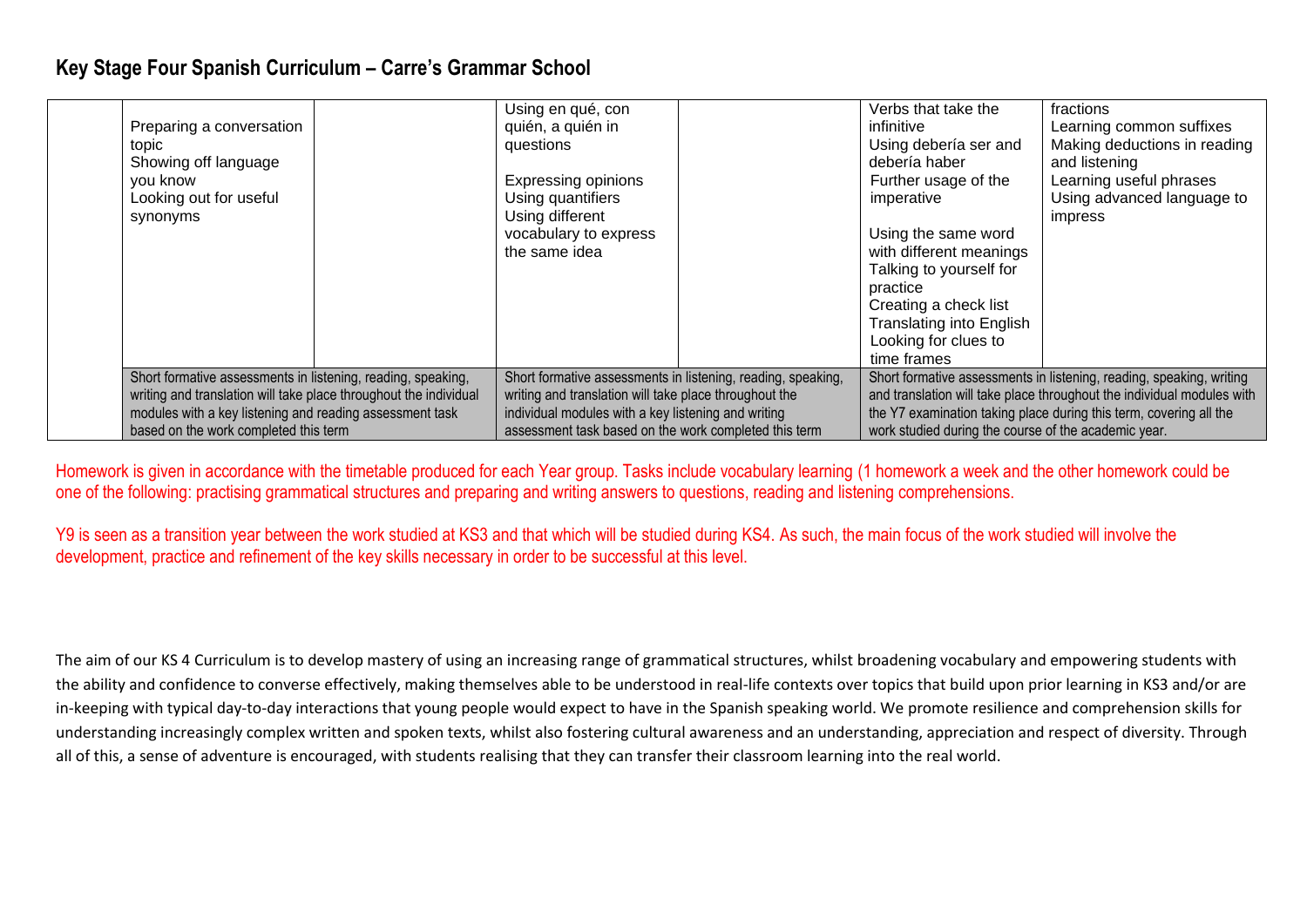| <b>Spanish</b> |                                                                                                                                                                                                                                                                                                                                                                                                                                                                                                                                                                                                                                    |                                                                                                                                                                                                                                                                                                                                                                                                                                                                                                                                                                                                                            |                                                                                                                                                                                       |                                                                                                                                                                                       |                                                                   |                      |
|----------------|------------------------------------------------------------------------------------------------------------------------------------------------------------------------------------------------------------------------------------------------------------------------------------------------------------------------------------------------------------------------------------------------------------------------------------------------------------------------------------------------------------------------------------------------------------------------------------------------------------------------------------|----------------------------------------------------------------------------------------------------------------------------------------------------------------------------------------------------------------------------------------------------------------------------------------------------------------------------------------------------------------------------------------------------------------------------------------------------------------------------------------------------------------------------------------------------------------------------------------------------------------------------|---------------------------------------------------------------------------------------------------------------------------------------------------------------------------------------|---------------------------------------------------------------------------------------------------------------------------------------------------------------------------------------|-------------------------------------------------------------------|----------------------|
|                | <b>Autumn Term 1</b>                                                                                                                                                                                                                                                                                                                                                                                                                                                                                                                                                                                                               | <b>Autumn Term 2</b>                                                                                                                                                                                                                                                                                                                                                                                                                                                                                                                                                                                                       |                                                                                                                                                                                       |                                                                                                                                                                                       | <b>Summer Term 5</b>                                              | <b>Summer Term 6</b> |
| Year<br>11     | <b>Social issues</b><br>Developing vocabulary<br>and grammatical<br>structures, as well as<br>comprehension skills so<br>that students can<br>understand and be<br>understood when<br>discussing<br>environmental, social<br>and global issues.<br>Me gustaría ayudar (F)<br>La importancia de hacer<br>obras benéficas (H)<br>¿Llevas una vida sana?<br>(F)<br>¿Qué opinas? (H)<br>Using me gustaría<br>Recognising different<br>tenses<br>Using the conditional<br>tense<br>The formation and use of<br>the gerund<br>Using negative words<br>Using deber, tener que<br>and hay que<br>Learning about the<br>present subjunctive | <b>Global issues</b><br>Developing vocabulary<br>and grammatical<br>structures, as well as<br>comprehension skills so<br>that students can<br>understand and be<br>understood when<br>discussing<br>environmental, social<br>and global issues<br>Protegiendo el medio<br>ambiente (F)<br>Problemas ecológicos<br>(H)<br>Los "sin techo" (F)<br>Es importante ayudar a<br>los demás (H)<br>Using 'if' sentences<br>The pluperfect tense<br>Using modal verbs to<br>express<br>recommendations and<br>obligations<br>The formation and use<br>of the preterite to<br>describe past events<br>and actions<br>Using reflexive | <b>Spring Term 3</b><br>Revision<br>Skill rotation<br>Past papers<br><b>FLA</b><br>Success at GCSE<br>booklets<br>Literary texts<br>Translation<br>Verbs<br>Vocab<br>This is language | <b>Spring Term 4</b><br>Revision<br>Skill rotation<br>Past papers<br><b>FLA</b><br>Success at GCSE<br>booklets<br>Literary texts<br>Translation<br>Verbs<br>Vocab<br>This is language | <b>Revision for Speaking</b><br>exam and 1 set of past<br>papers. | N/A                  |
|                | Revising the imperfect<br>tense<br>Approaching language in<br>reading texts<br><b>Conversation fillers</b>                                                                                                                                                                                                                                                                                                                                                                                                                                                                                                                         | constructions such as<br>se debe, se puede +<br>infinitive<br>Negative expressions<br>Using me encanta, me<br>preocupa, etc. with the                                                                                                                                                                                                                                                                                                                                                                                                                                                                                      |                                                                                                                                                                                       |                                                                                                                                                                                       |                                                                   |                      |